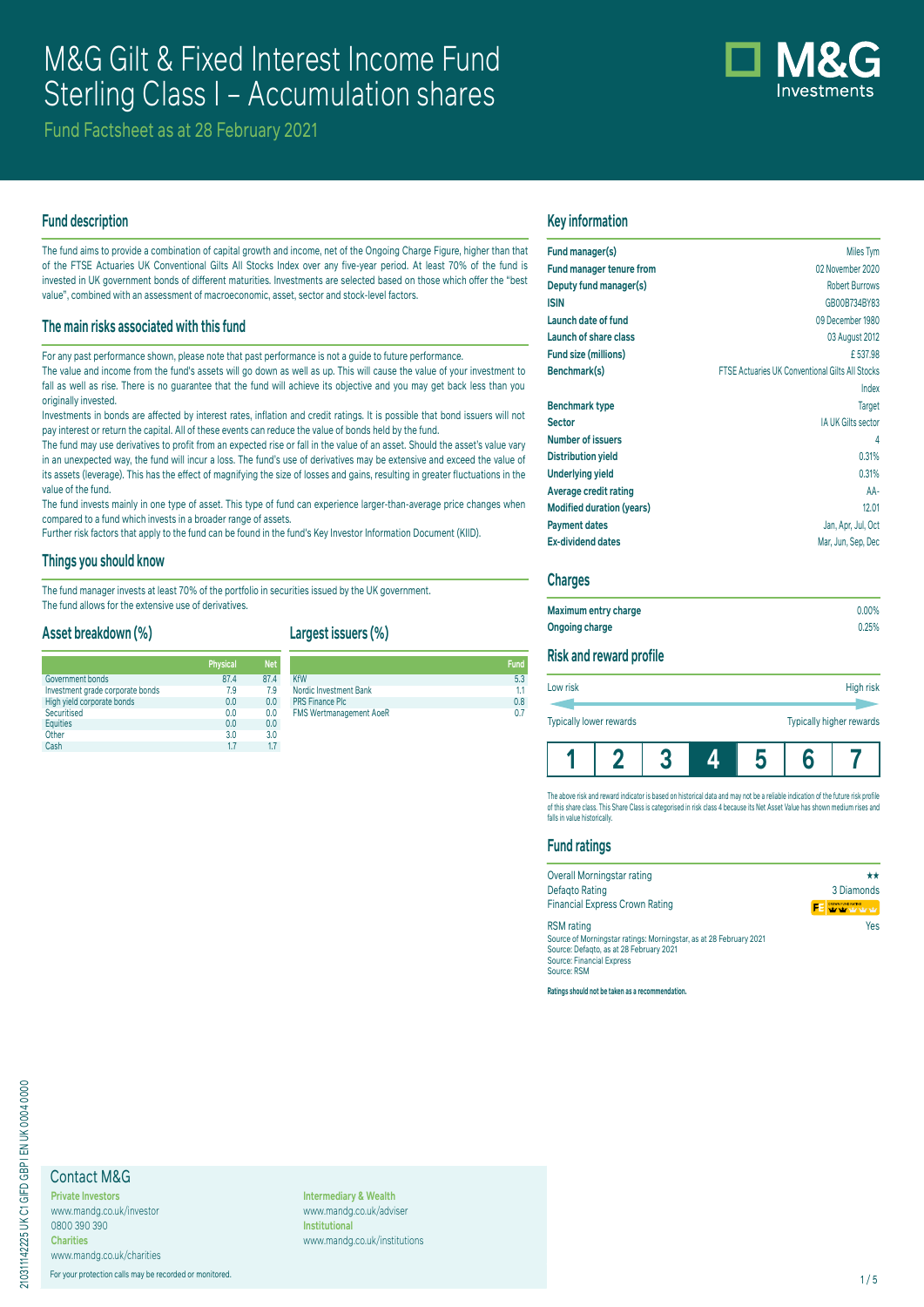# **Fund codes and charges**

|                |              |                   |            |                    |                |                     |                   | <b>Minimum</b> | <b>Minimum</b> |
|----------------|--------------|-------------------|------------|--------------------|----------------|---------------------|-------------------|----------------|----------------|
|                |              |                   |            | <b>Share class</b> | <b>Ongoing</b> | <b>Distribution</b> | <b>Underlying</b> | <i>initial</i> | top up         |
| Share class    | <b>ISIN</b>  | <b>Bloomberg</b>  | Currencv   | launch date        | charge         | yield               | wield             | investment     | investment     |
| Sterling A Acc | GB0031108433 | <b>MGSGLTA LN</b> | <b>GBP</b> | 09/12/1980         | 0.55%          |                     |                   | £500           | £100           |
| Sterling A Inc | GB0031107807 | <b>MGSGLTILN</b>  | GBP        | 09/12/1980         | 0.55%          | 0.57%               |                   | £500           | £100           |
| Sterling   Acc | GB00B734BY83 | <b>MGGFIIA LN</b> | GBP        | 03/08/2012         | $0.25\%$ *     | 0.31%               | 0.31%             | £500,000       | £10,000        |
| Sterling I Inc | GB00B7454D07 | <b>MGGFIII LN</b> | GBP        | 03/08/2012         | $0.25%$ *      | 0.57%               | 0.31%             | £500,000       | £10,000        |

Any ongoing charge rigure with "inducates an estimate. The ongoing charge trage and way from year to year and excludes portroil) transaction costs. The charges are mostly, if not exclusively, the Annual Charge should net a

## **Credit rating breakdown (%)**

|            | <b>Physical</b> | <b>Net</b> |
|------------|-----------------|------------|
| AAA        | 10.1            | 10.1       |
| AA         | 88.2            | 88.2       |
| А          | 0.0             | 0.0        |
| <b>BBB</b> | 0.0             | 0.0        |
| <b>BB</b>  | 0.0             | 0.0        |
| B          | 0.0             | 0.0        |
| CCC        | 0.0             | 0.0        |
| cc         | 0.0             | 0.0        |
| C          | 0.0             | 0.0        |
| D          | 0.0             | 0.0        |
| No rating  | 0.0             | 0.0        |
| Cash       | 1.7             | 1.7        |

#### **Maturity breakdown (%)**

|               | <b>Physical</b> |
|---------------|-----------------|
| $0 - 1$ years | 24.4            |
| $1 - 3$ years | 14.6            |
| $3 - 5$ years | 0.0             |
| 5 - 7 years   | 0.8             |
| 7 - 10 years  | 0.9             |
| 10 - 15 years | 22.6            |
| $15 + years$  | 34.9            |
| Cash          | 1.7             |

# **Single year performance (5 years)**

| <b>From</b>                                                              | 01/03/20 | 01/03/19 | 01/03/18 | 01/03/17 | 01/03/16 |
|--------------------------------------------------------------------------|----------|----------|----------|----------|----------|
| To.                                                                      | 28/02/21 | 29/02/20 | 28/02/19 | 28/02/18 | 28/02/17 |
| Sterling   Accumulation                                                  | $-5.0\%$ | 10.5%    | 2.1%     | $-1.4\%$ | 5.9%     |
| <b>EXECUTE:</b> FTSE Actuaries UK Conventional Gilts All<br>Stocks Index | $-4.2%$  | 11.9%    | 2.5%     | $-1.2%$  | 6.1%     |

**Annual performance 2020 : 7.9%**

## **Performance over 5 years**



Sterling I Accumulation (111.9)

FTSE Actuaries UK Conventional Gilts All Stocks Index (115.2)

#### **Past performance is not a guide to future performance.**

The benchmark is a target which the fund seeks to outperform. The index has been chosen as the fund's benchmark as it best reflects the scope of the fund's investment policy. The benchmark is used solely to measure the fund's performance and does not constrain the fund's portfolio construction.<br>The fund is actively managed. The fund manager has freedom in choosing which assets to buy, hold and ell in the fund. The f

**Source: Morningstar, Inc and M&G, as at 28 February 2021.** Returns are calculated on a price to price basis with income reinvested. Benchmark returns stated in GBP terms.

Performance charts © 2021 Morningstar Inc., All Rights Reserved. The information contained within: (1) is proprietary to Morningstar and/or its content providers; (2) may not be copied or distributed; and (3) is not warranted to be accurate, complete or timely. Neither Morningstar nor its content providers are responsible for any damages or losses arising from any use of this information.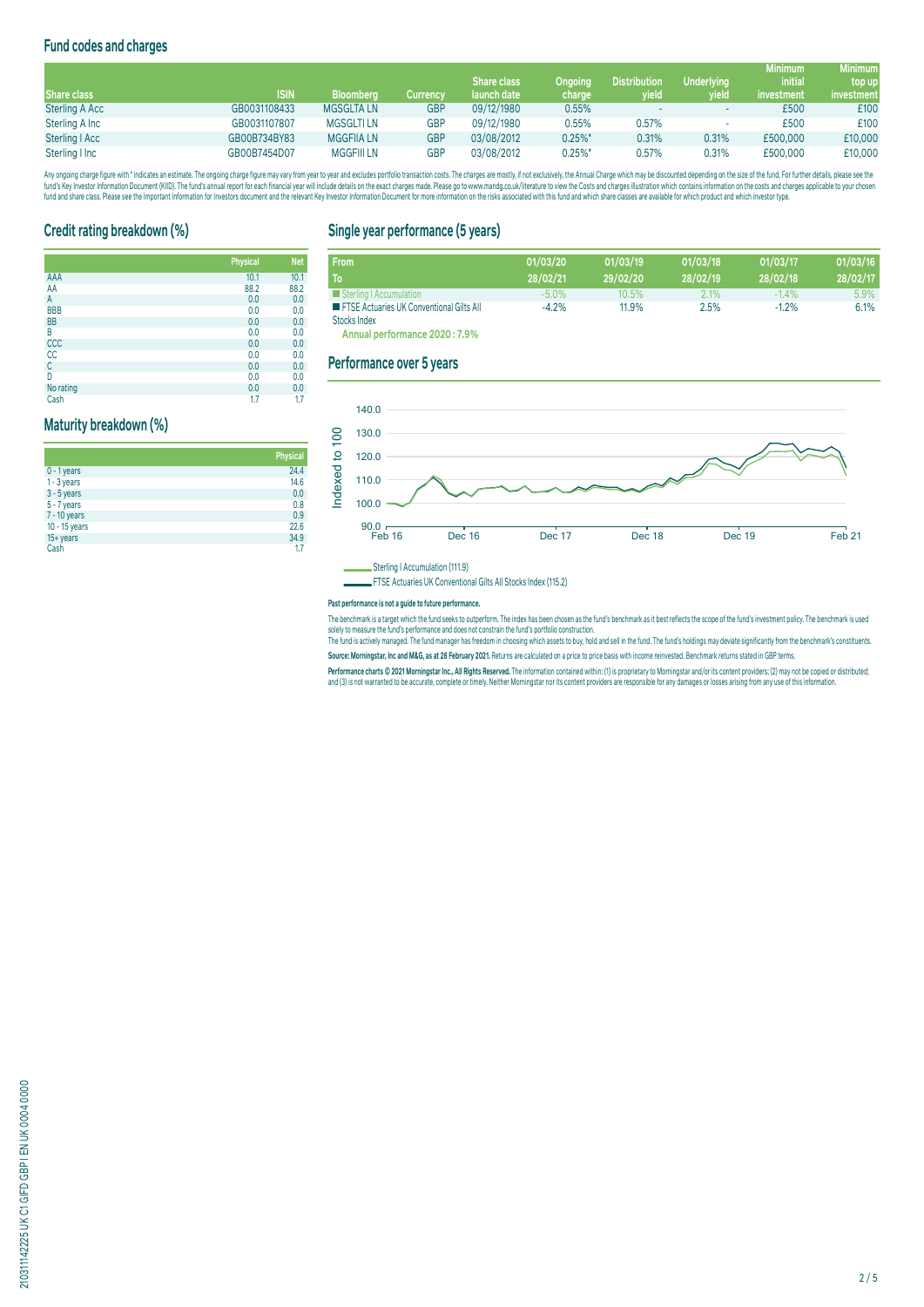#### **ESG Integrated funds**



Funds that integrate financially material ESG data into the risk management and decision-making process, as well as our company-wide exclusions (cluster munitions and antipersonnel mines). Some strategies may have some additional ESG exclusions.

# **Approach to responsible investment**

|                                              | Yes | <b>No</b> | N/A |
|----------------------------------------------|-----|-----------|-----|
| <b>ESG integration</b>                       |     |           |     |
| <b>Additional ESG specifications</b>         |     |           |     |
| <b>Exclusions</b>                            |     |           |     |
| Cluster munitions & anti personnel landmines |     |           |     |
| Other exclusions or restrictions             |     |           |     |
| <b>Voting</b>                                |     |           |     |
| Engagement                                   |     |           |     |

Please see glossary for further explanation of these terms.

# **ESG Standard Glossary**

#### **Additional ESG specifications:** In the context of M&G, these are funds managed with an explicit ESG objective, outcome or in accordance with specific ESG criteria, and will have a number of minimum exclusions in place.

**Engagement:** Interaction with company management on various financial and non-financial, including ESG, issues. Engagement allows investors to better understand how a company is undertaking its operations and how it is interacting with its stakeholders, as well as advising on and influencing company behaviour and disclosures where appropriate.

**ESG integration:** Describes the explicit and systematic inclusion of Environmental, Social and Governance factors in investment analysis and investment decisions. It underpins a responsible investment approach, and allows investors to

better manage risk and generate sustainable, long-term returns.

**Exclusions:** The exclusion or restriction of investments based on the sector in which they operate, the products or services they provide or for other specific criteria, i.e. they are deemed to be in breach of the United Nations Global Compact principles on human rights, labour the environment and anti-corruption.

**Voting:** As the partial owners of a company, shareholders have the right to vote on resolutions put forward at a company's annual general meeting. These resolutions include the re-election of directors, executive remuneration and business strategy, among others, and may include resolutions put forward by shareholders.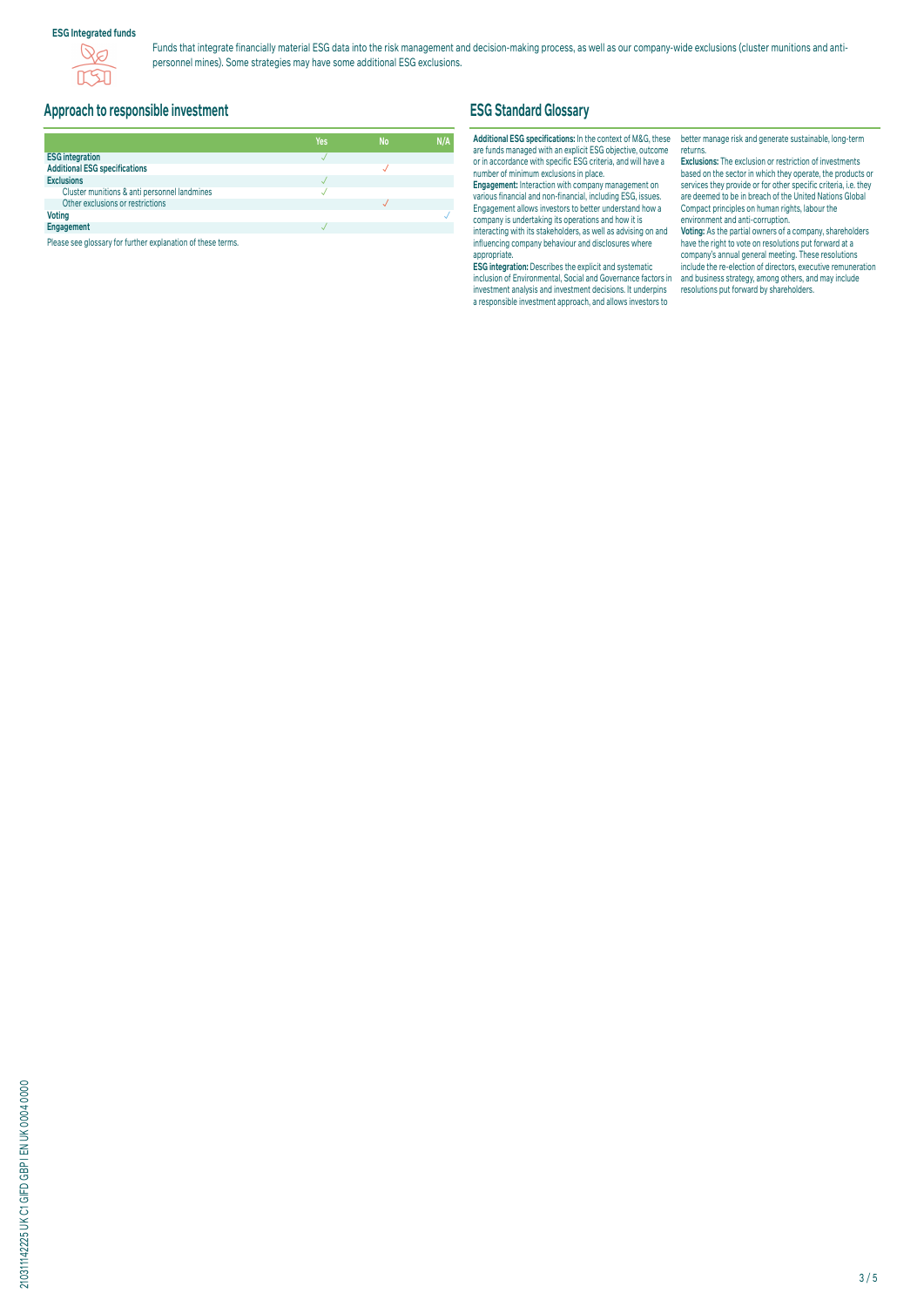#### **The settlement date for this fund is T+1.**

The M&G Gilt & Fixed Interest Income Fund is a sub-fund of M&G Investment Funds (2).

The Morningstar Overall Rating based on the fund's Sterling Class I shares. Copyright © 2021 Morningstar UK Limited. All Rights Reserved. Ratings should not be taken as recommendation.

Where a security has not been rated by Standard & Poor's, Hich or Moody's, we may use M&G's internal credit rating. Based on a comparison of all available ratings for each security, the most conservative rating (S&P, Fitch

This financial promotion is issued by M&G Securities Limited which is authorised and regulated by the Financial Conduct Authority in the UK and provides ISAs and other investment products. The company's registered office i

210311142225 UK C1 GIFD GBP I EN UK 0004 0000 210311142225 UK C1 GIFD GBP I EN UK 0004 0000